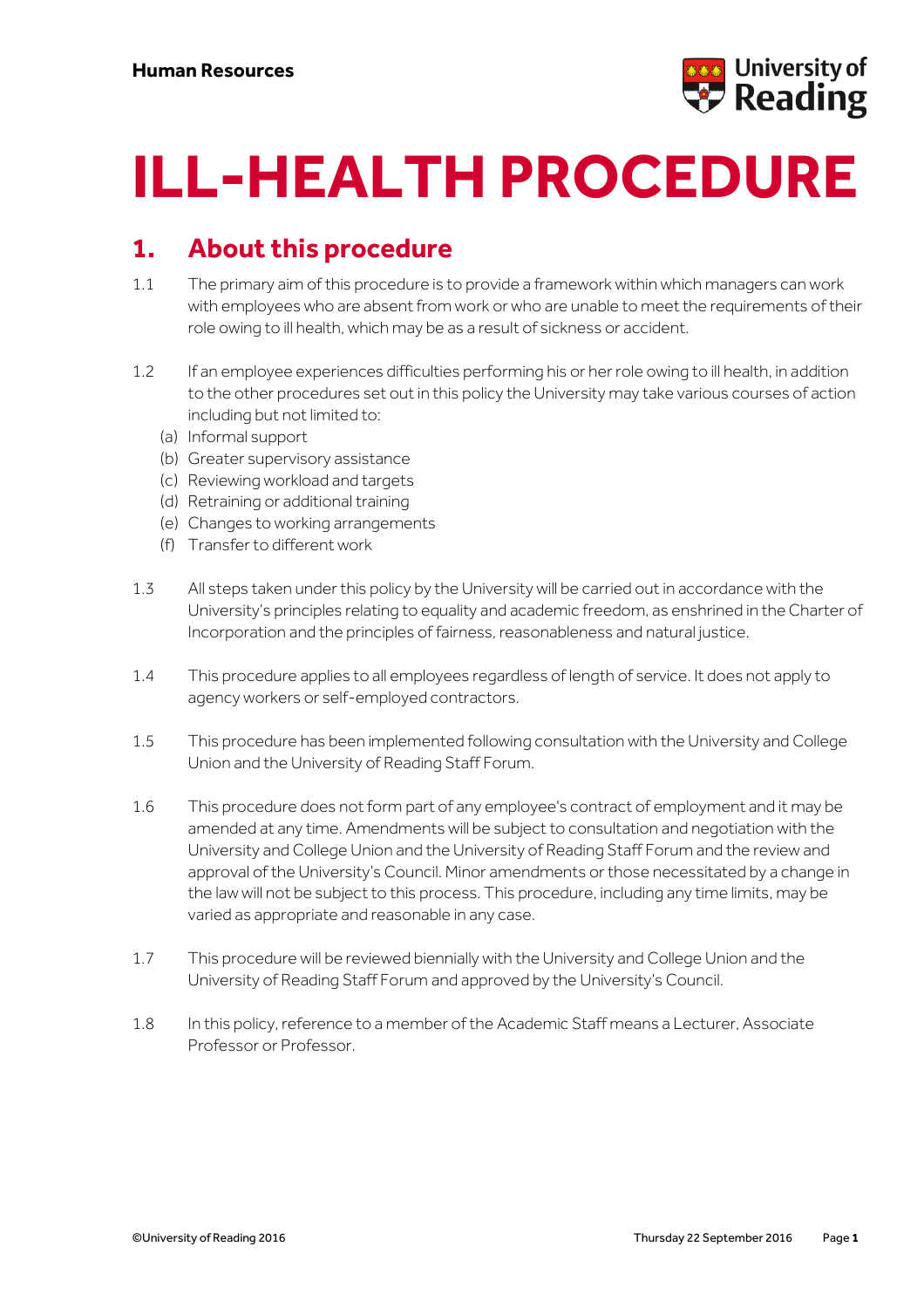# **2. Confidentiality**

- 2.1 It is the University's aim is to deal with ill health and capability matters sensitively and with due respect for the privacy of any individuals involved. All parties must treat as confidential any information communicated to them in connection with a matter which is subject to this procedure, subject to the need to seek appropriate advice and guidance.
- 2.2 It is not the University's normal procedure for meetings or hearings to be tape recorded by either party unless there are exceptional reasons why this should be considered. However, from time to time there may be a request to tape record a hearing. The decision to do so will be taken by the person chairing the meeting in consultation with HR and in advance of the meeting. A recording may be made only where all parties agree to the use of tape recording. Minutes will be prepared of formal meetings and a copy of those minutes will be provided to the employee attending the meeting.
- 2.3 You will normally be told the names of any witnesses whose evidence is relevant to your capability or ill health meeting, unless the person chairing the meeting exceptionally and reasonably believes that a witness's identity should remain confidential. There should be no normal expectation that the identity of witnesses will be kept confidential and witnesses should understand that evidence provided by them will, other than in exceptional circumstances, be provided to the employee who is subject to ill health or capability proceedings.

# **3. Disabilities**

- 3.1 The University is committed to complying with its obligations under the Equality Act 2010. If you are disabled within the meaning of the Equality Act 2010, reasonable adjustments will be considered and made as appropriate.
- 3.2 In applying this procedure, consideration will be given that your attendance or performance may be related to a disability and, if so, whether there are reasonable adjustments that could be made to your working arrangements, including changing your duties or providing additional equipment or training.
- 3.3 In appropriate cases, we may consider making further adjustments to this procedure to accommodate disability and ill-health. Such adjustments may include extending time limits, permitting you additional support in meetings or arranging meetings away from the campus.
- 3.4 You are encouraged to contact your line manager or Human Resources to discuss or inform us of any medical condition you consider relevant. Such information will be treated sensitively and confidentially by those who need to know it.

# **4. Right to be accompanied at hearings**

- 4.1 You may bring a companion to any capability, ill health or appeal hearing under this procedure. Your companion may be either a trade union representative or a colleague. You must tell the Manager conducting the hearing who your chosen companion is, in good time before the hearing, which will normally be five working days before the hearing.
- 4.2 A companion is allowed reasonable time off from duties without loss of pay but no-one is obliged to act as a companion if they do not wish to do so.
- 4.3 If your companion is unavailable at the time a meeting is scheduled and will not be available for more than five working days afterwards, the University may ask you to choose someone else.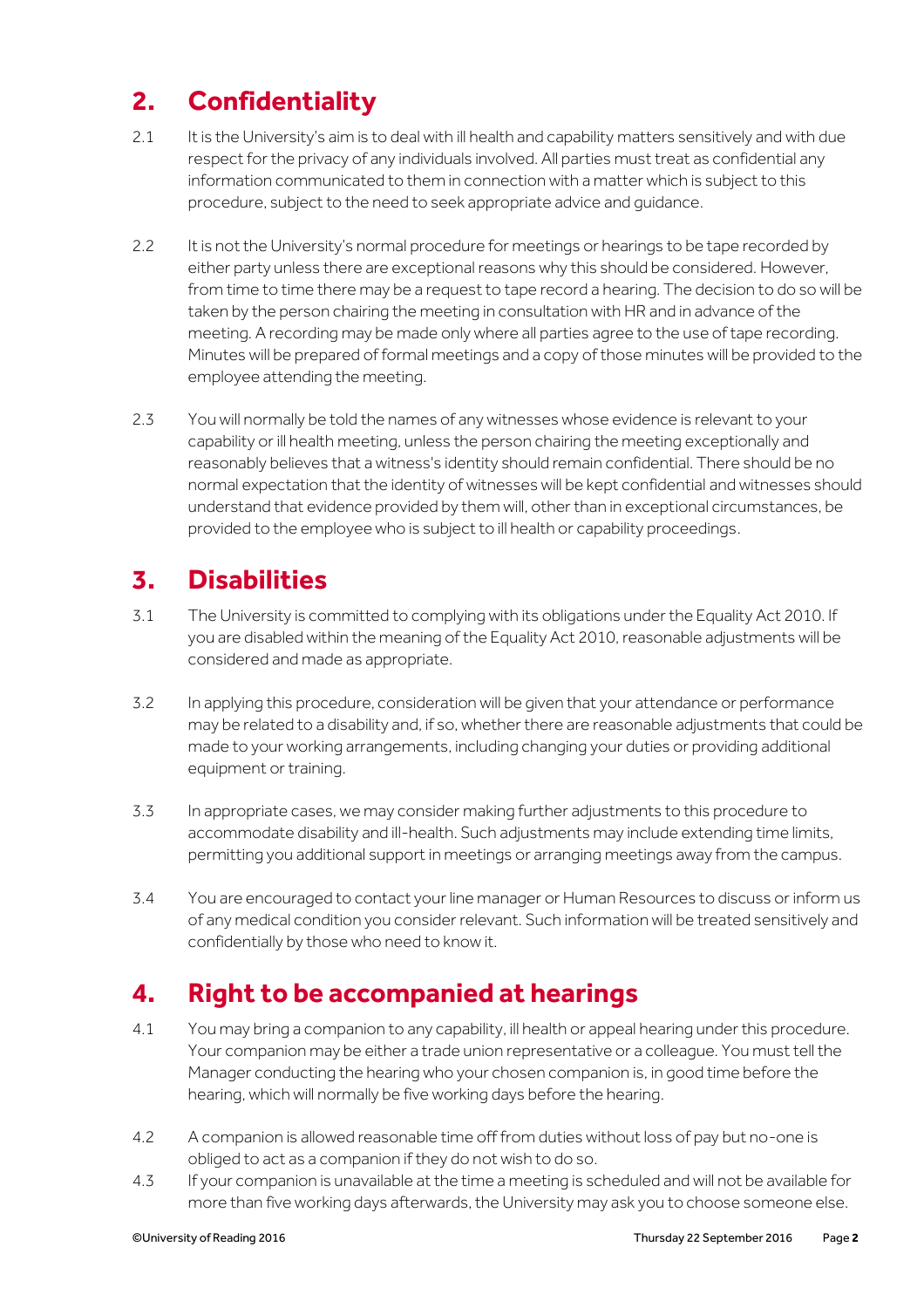- 4.4 The University may, at its discretion, allow you to bring a companion who is not a colleague or union representative (for example, a member of your family), for example if this will help overcome a disability, or if you have difficulty understanding English.
- 4.5 During a hearing your companion may make representations and ask questions but he or she cannot answer questions on your behalf. You may talk privately with your companion at any time during the meeting.

#### **5. Medical examinations**

- 5.1 The University may, at any time in operating this policy, require you to consent to a medical examination by Occupational Health and/or a doctor nominated by the University, at its expense. This may also involve seeking appropriate input, with your agreement, from any medical practitioners from whom you are receiving or have received treatment. Any referral to Occupational Health will be treated sensitively and confidentially by those who need to know of it.
- 5.2 You will be asked to agree that any report produced in connection with any such examination may be disclosed to the University and that we may discuss the contents of the report the relevant doctor. You will have the opportunity to comment on this report before it is sent to the University, if you elect to do so at the time the referral to Occupational Health is made.
- 5.3 If you do not agree to undergo a medical examination and/or to otherwise provide the University with information from medical experts on your ill health, where this is considered necessary by the University, the University may make decisions based on the incomplete information available to it.

## **6. Ill Health Retirement**

6.1 Where it is appropriate to do so, the University will consider and discuss with you the option of seeking ill health retirement. However, whilst the University will support appropriate applications for ill health retirement, it is not the University that decides whether such applications are granted.

# **7. Capability**

- 7.1 In this procedure, capability means both intermittent absence for ill health and poor performance as a result of ill health:
	- Intermittent absence for ill health involves a number of periods of absence of typically one or two days at a time. Where appropriate your absence will be investigated (in accordance with paragraph 9) and the reason for the absences, whether there is any underlying cause (medical or otherwise) and whether further absences are likely will be considered. If it is concluded that your level of absence is unacceptable you may be invited to attend a capability hearing in accordance with this policy.
	- Poor Performance as a result of ill health occurs where, as a result of your ill health, you are unable to fulfil the requirements of your role and/or otherwise perform your role at the required standards. In these circumstances, you may be invited to attend a capability hearing in accordance with this policy.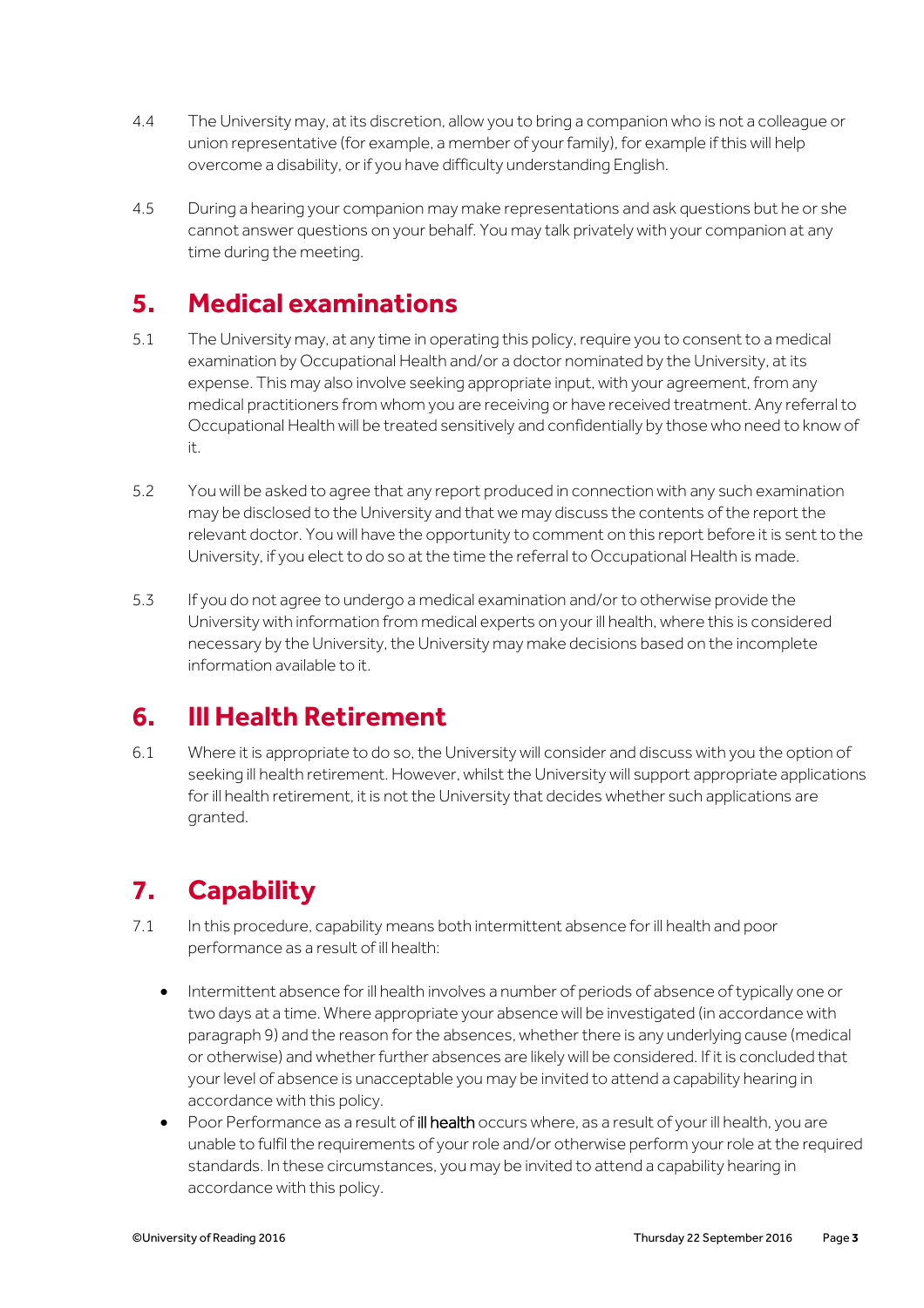# **8. Informal Procedure**

- 8.1 Capability issues and concerns arising from intermittent absence and ill health can often be resolved informally between you and your line manager. These discussions should be held in private and without undue delay whenever there is cause for concern and to enable you to improve your attendance and/or performance. You will be given such guidance as is reasonable and appropriate about the steps you can take to ensure your attendance and/or performance meets the standards expected of you. A note of any informal discussions, including any guidance given, may be made.
- 8.2 Formal steps will be taken under this procedure if the matter is not resolved, or if informal discussion is not appropriate (for example, because of the seriousness of the matter).

#### **9. Investigations**

- 9.1 Investigations can be commenced by University managers (usually the manager of the person subject to the procedure), Human Resources or as a result of a recommendation arising from another procedure (such as the grievance procedure).
- 9.2 The purpose of an investigation is for the University to establish a fair and balanced view of the facts before deciding whether to proceed with a capability hearing. The amount of investigation required will depend on the nature of the allegations and will vary from case to case. It may involve interviewing and taking statements from you and any witnesses, and/or reviewing relevant documents. The Human Resources Department will usually appoint an Investigating Officer to carry out the investigation.
- 9.3 Investigative interviews are solely for the purpose of fact-finding and no decision will be taken until after a capability hearing has been held. The investigation interview will be attended by the Investigating Officer and a representative of Human Resources. The Investigating Officer may attend any subsequent capability hearing to present his or her investigation or to answer questions on it. However, he or she will not decide the case against you.
- 9.4 You may, if you wish, bring a companion to an investigative interview under this procedure as set out in paragraph 4.
- 9.5 All employees must co-operate fully and promptly in any investigation. This will include providing the names of any relevant witnesses, disclosing any relevant documents and attending investigative interviews if required.

## **10. Notification of a capability hearing**

- 10.1 Following any investigation, if there are grounds for taking formal action, you will be required to attend a capability hearing. You will be informed in writing of the concerns about your attendance and/or performance, the basis for those concerns, and the potential outcomes of the hearing. You will also receive:
	- (a) a summary of relevant information gathered during the investigation;
	- (b) a copy of any relevant documents which will be used at the capability hearing; and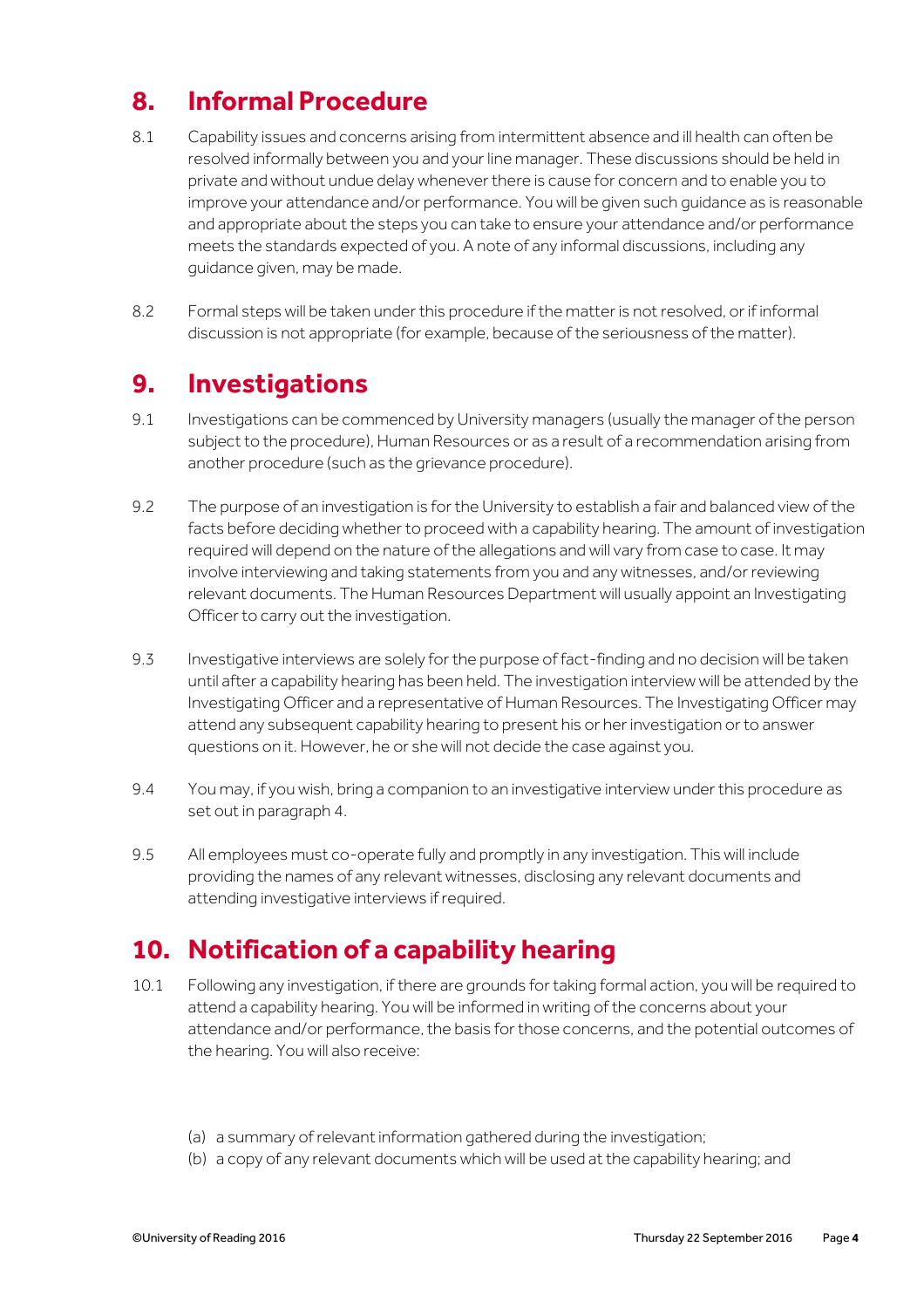- (c) a copy of any relevant witness statements, except where a witness's identity is to be kept confidential, in which case you will be given as much information as possible whilst maintaining confidentiality.
- 10.2 You will be given written notice of the date, time and place of the capability hearing and who will be attending it. The hearing will be held as soon as reasonably practicable. You will be given a reasonable amount of notice of the hearing, which will usually be no less than 10 working days.
- 10.3 The method of communications regarding hearings and outcomes will be agreed with you. In the absence of agreement, the preferred method of communication will be by email to your University email account.

# **11. Procedure at Capability Hearings**

- 11.1 Capability hearings may arise as a result of intermittent absence and/or poor performance as a result of ill-health.
- 11.2 You must make every effort to attend the hearing, and failure to attend without good reason may be treated as misconduct. If you fail to attend without good reason, or are persistently unable to do so (for example for health reasons), the University may have to take a decision based on the available evidence. You will be informed of this in writing.

|                                                       | STAGE 1 OR STAGE 2<br><b>CAPABILITY MEETING</b> | <b>STAGE 3 CAPABILITY MEETING</b>                                                                                           |
|-------------------------------------------------------|-------------------------------------------------|-----------------------------------------------------------------------------------------------------------------------------|
| Staff in grades 1-5                                   | Line Manager plus support<br>from HR            | Line Manager or other<br>appropriate manager (with<br>sufficient seniority) and an HR<br>representative                     |
| Professional and<br>managerial staff in<br>grades 6-9 | Line Manager plus support<br>from HR            | Head of Function (in Services) or<br>Head of School (in Schools) and<br>another appropriate manager<br>plus support from HR |
| Academic Staff in grades<br>$6 - 9$                   | Head of School plus support<br>from HR          | Head of School and another<br>appropriate manager plus<br>support from HR                                                   |

11.3 The hearing will be chaired by an appropriate manager who will be more senior than you in accordance with the following table:

11.4 Where dismissal may be the sanction, if you consider that the matter that is the subject of the sickness procedure raises questions of academic freedom, you may make an application to the Vice-Chancellor. The Vice-Chancellor will consider your application and, if he or she considers that there are questions of academic freedom, he or she will direct that the "other appropriate manager" on the panel shall be an independent person from a list of such independent persons which shall be reviewed and agreed with the University and College Union each year.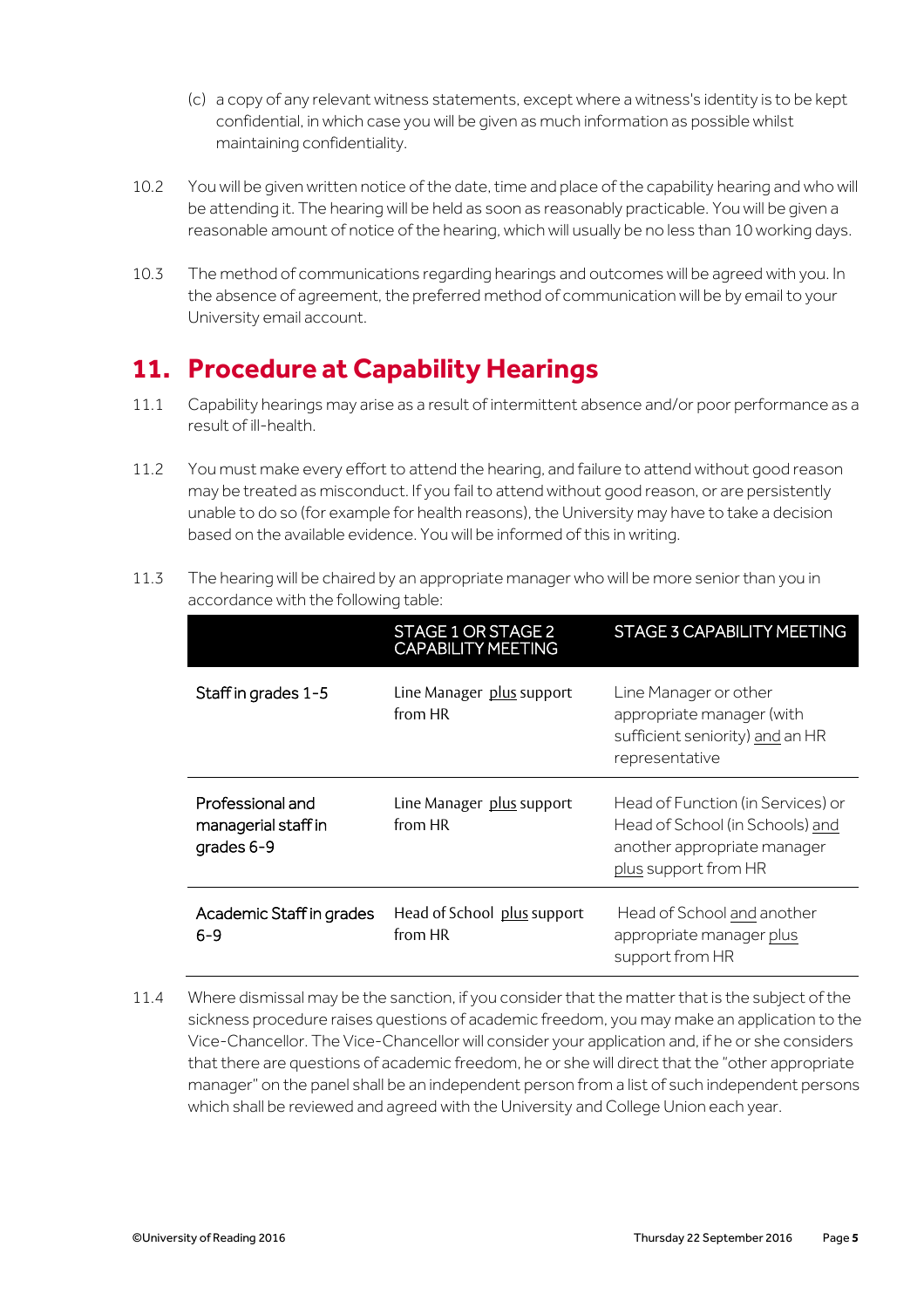- 11.5 You or the Investigating Officer may ask that relevant witnesses appear at the hearing, which will be permitted provided that it is reasonable for such witnesses to appear and provided you or the Investigating Officer give the University sufficient advance notice to arrange their attendance, which will normally be five working days before any hearing. You and the Investigating Officer will be given the opportunity to respond to any information given by a witness. In appropriate circumstances, where the Chair of the hearing/Panel decides that it is reasonable for you to do so and/or that a fair hearing could not be held otherwise, you and/or the Investigatory Officer may be permitted to ask questions directly of the witness. Aggressive or adversarial questions or questioning will not be allowed.
- 11.6 The capability hearing is to determine whether you have met the required standards of attendance and/or performance and will usually involve:
	- (a) Setting out the required standards of attendance or performance that it is suggested you may have failed to meet, and going through any relevant evidence that has been gathered. The Investigating Officer may be present at the hearing and you will have the opportunity to ask questions of clarification concerning the process and findings of the investigation.
	- (b) Allowing you to ask questions, present evidence, call witnesses, respond to evidence and make representations.
	- (c) Establishing the likely causes of poor attendance or performance including any reasons why any measures taken so far have not led to the required improvement.
	- (d) Identifying whether there are further measures that can be taken, such as additional training or supervision, which may improve attendance or performance.
	- (e) Where appropriate, discussing and setting targets for improvement and a time-scale for review.
	- (f) If dismissal is a possibility, establishing whether there is any likelihood of a significant improvement being made within a reasonable time and whether there is any practical alternative to dismissal, such as redeployment.
- 11.7 The Manager/Panel may adjourn the capability hearing if it is determined that any further investigation is required. You will be given a reasonable opportunity to consider any new information obtained before the hearing is reconvened.
- 11.8 You will be informed in writing of the decision and the reasons for it, usually within 10 working days of the capability hearing.

#### **12. Capability Sanctions**

- 12.1 Following a capability meeting as set out in paragraph 11, the University may issue you with a capability sanction.
- 12.2 Stage 1: first written warning: If it is determined that your attendance and/or performance is unsatisfactory, you will be given a first written warning.
- 12.3 Your attendance and/or performance will be monitored during the review period set out in the first written warning and you will be notified, in writing, at the end of it: :
	- (a) if your line manager is satisfied with your attendance and/or performance, that no further action will be taken;
	- (b) if your line manager is not satisfied, that the matter may be progressed to a Stage 2 capability hearing; or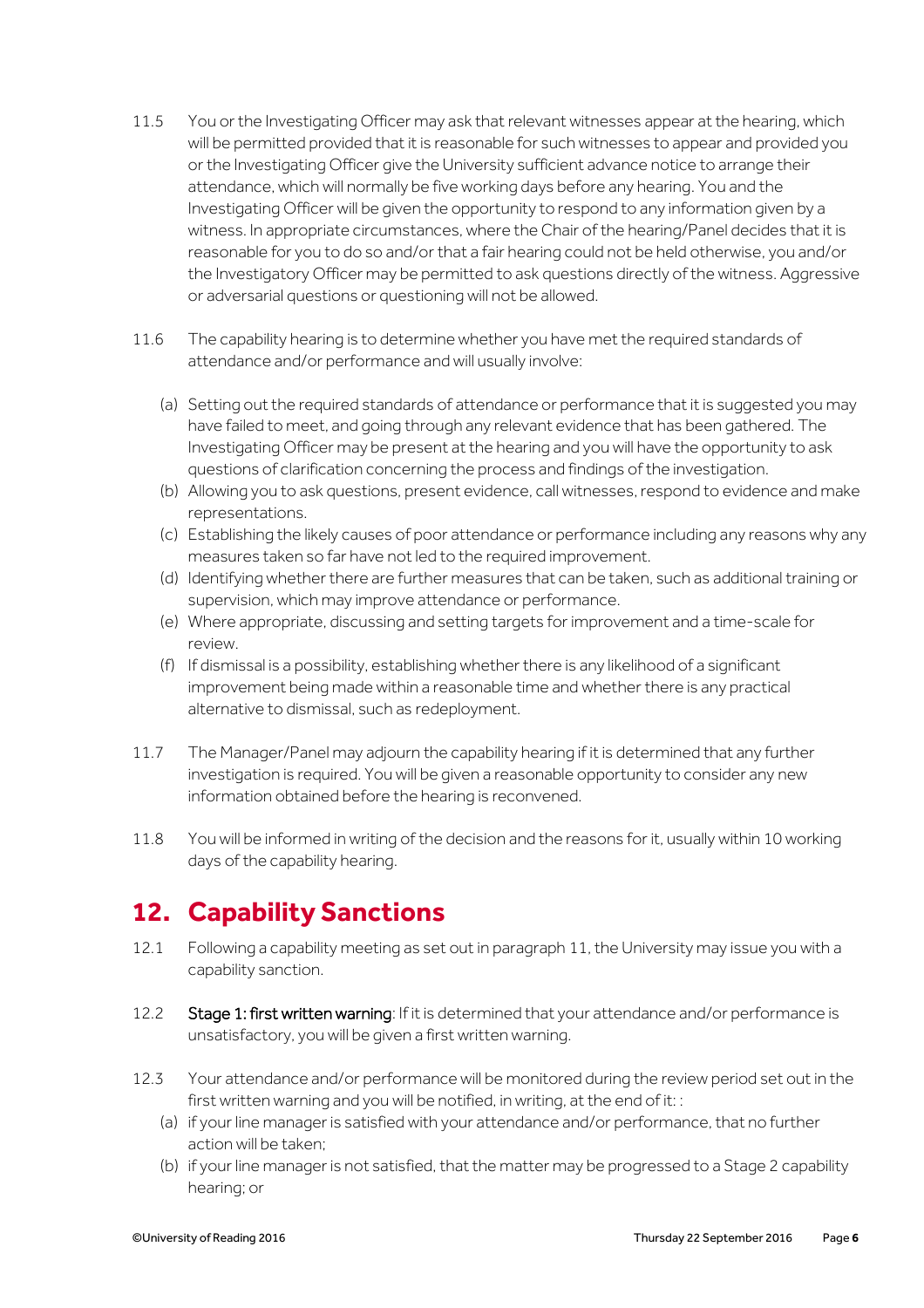- (c) if your line manager considers that there has been a substantial but insufficient improvement, that the review period may be extended.
- 12.4 Stage 2: final written warning if your attendance and/or performance does not improve within the review period set out in a first written warning, following a further meeting as set out in paragraph 7, the University may decide to give you a final written warning.
- 12.5 Your attendance and/or performance will be monitored during the review period set out in the final written warning and you will be notified, in writing, at the end of it:
	- (a) if your line manager is satisfied with your attendance and/or performance, that no further action will be taken;
	- (b) if your line manager is not satisfied, that the matter may be progressed to a Stage 3 capability hearing; or
	- (c) if your line manager considers that there has been a substantial but insufficient improvement, that the review period may be extended.
- 12.6 Stage 3: dismissal or redeployment: The University may decide to hold a Stage 3 capability hearing if it has reason to consider that:
	- (a) your atendance and/or performance has not improved sufficiently within the review period set out in a final written warning;
	- (b) your attendance and/or performance is unsatisfactory while a final written warning is still active; or
	- (c) your attendance and/or performance is wholly or partially caused by ill health or the result of an accident and the University has reasonable grounds to believe your performance will not improve to the required standards.
- 12.7 Following the Stage 3 hearing, if it is determined that your attendance and/or performance is unsatisfactory, a range of options may be considered, including:
	- (a) Dismissal;
	- (b) Redeployment to another suitable job at the same or (if you agree) a lower grade;
	- (c) Extending an active final written warning and setting a further review period (in exceptional cases where we believe a substantial improvement is likely within the review period); and/or
	- (d) Giving a final written warning (where no final written warning is currently active).
- 12.8 Dismissal will normally be with full notice or payment in lieu of notice.
- 12.9 Following the period of review, on assessment of your performance during it, your line manager or another appropriate manager may decide to move to the next stage, as set out above. If there is a clear decline in your performance, you line manager or another appropriate manager may exceptionally decide to move to the next stage before the expiry of the review period.

## **13. The effect of a warning**

- 13.1 Written warnings will set out:
	- (a) the areas in which you have not met the required attendance and/or performance standards;
	- (b) targets for improvement;
	- (c) any measures, such as additional training or supervision, which will be taken with a view to improving attendance and/or performance;
	- (d) a period for review; and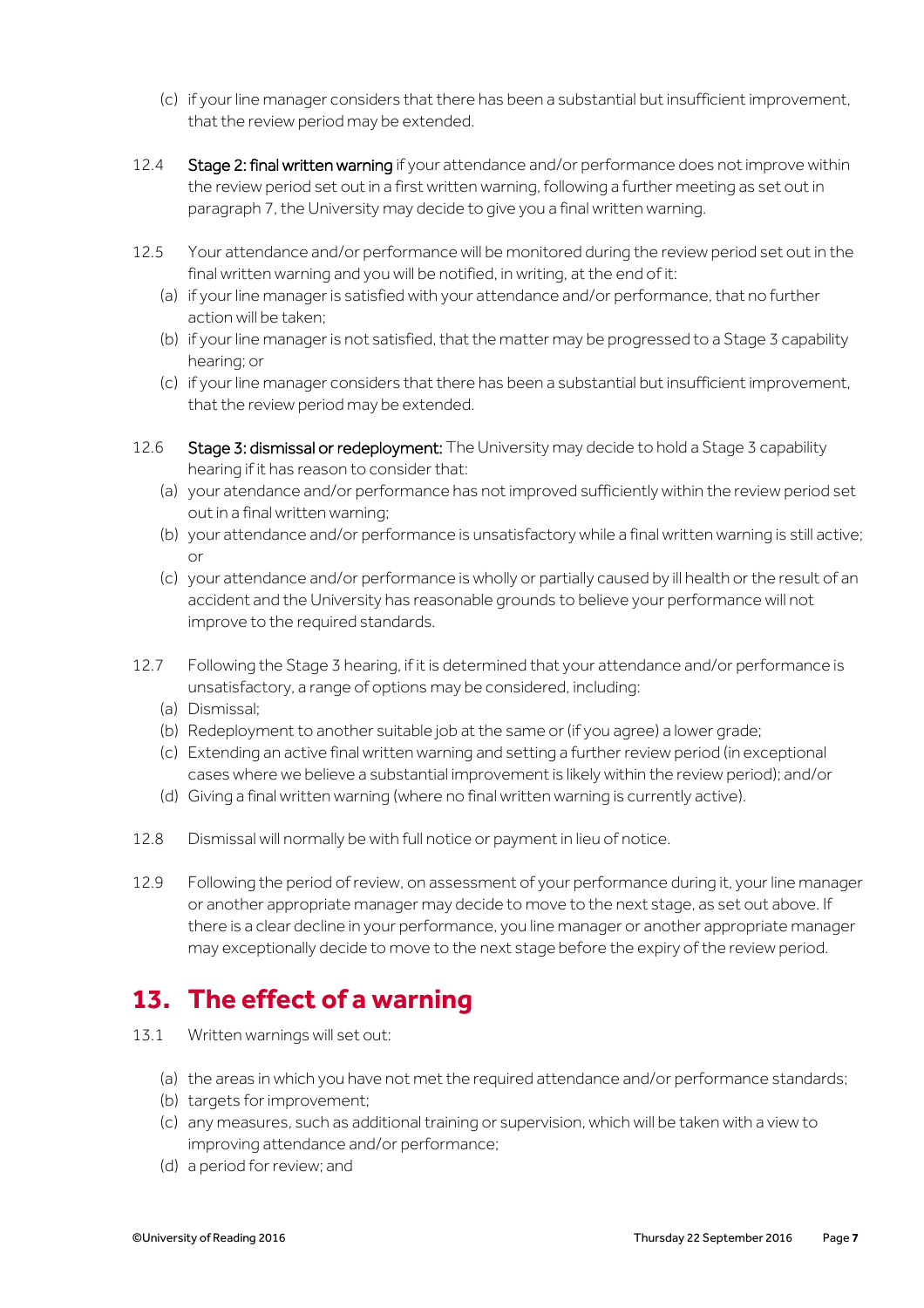- (e) the consequences of failing to improve within the review period, or of further unsatisfactory attendance and/or performance.
- 13.2 After the active period, the warning will remain permanently on your HR file but will be disregarded in deciding the outcome of future formal proceedings.

#### **14. Long term Sickness Absence**

- 14.1 For the purpose of this policy long term sickness absence is defined as continuous absence of a month or more within a 'rolling' period of one year. Your line manager will need to address the effect that your absence is having on the smooth running of the school or service, as during long term sickness absence it is likely that significant operational difficulties will arise.
- 14.2 In these circumstances the University will normally refer you to occupational health (as set out in paragraph 5) in order to obtain clear medical advice regarding your condition and prognosis. The University may seek further medical advice from your own doctors or a specialist, either on the advice of occupational health or if it is otherwise considered appropriate.
- 14.3 If you do not attend occupational health or co-operate with the University's reasonable attempts to obtain medical advice, it may have to make decisions about your future employment based on the incomplete information available to it.
- 14.4 If the medical advice is that you would be able to return to work on a limited basis, with a phased return or if appropriate adjustments were made to the place of work and/or to the way in which the work is carried out, full consideration will be given to whether this can reasonably be accommodated by the University.
- 14.5 If the medical advice is that there is no or little likelihood of you being able to return to work and/or perform your role in a reasonable timeframe you will be invited to a meeting to discuss your condition, the medical evidence available, what adjustments, if any, can be made to your role and any other reasonable and appropriate options. You will be entitled to be accompanied to this meeting as set out in paragraph 4.
- 14.6 This meeting will be chaired in accordance with the following table:

|                                                    | <b>LONG TERM ABSENCE MEETING</b>                                                                                            |
|----------------------------------------------------|-----------------------------------------------------------------------------------------------------------------------------|
| Staff in grades 1-5                                | Line Manager or other appropriate<br>manager (with sufficient seniority)<br>and an HR representative                        |
| Professional and managerial<br>staff in grades 6-9 | Head of Function (in Services) or<br>Head of School (in Schools) and<br>another appropriate manager plus<br>support from HR |
| Academic Staff in grades 6-9                       | Head of School and another<br>appropriate manager plus support<br>from HR                                                   |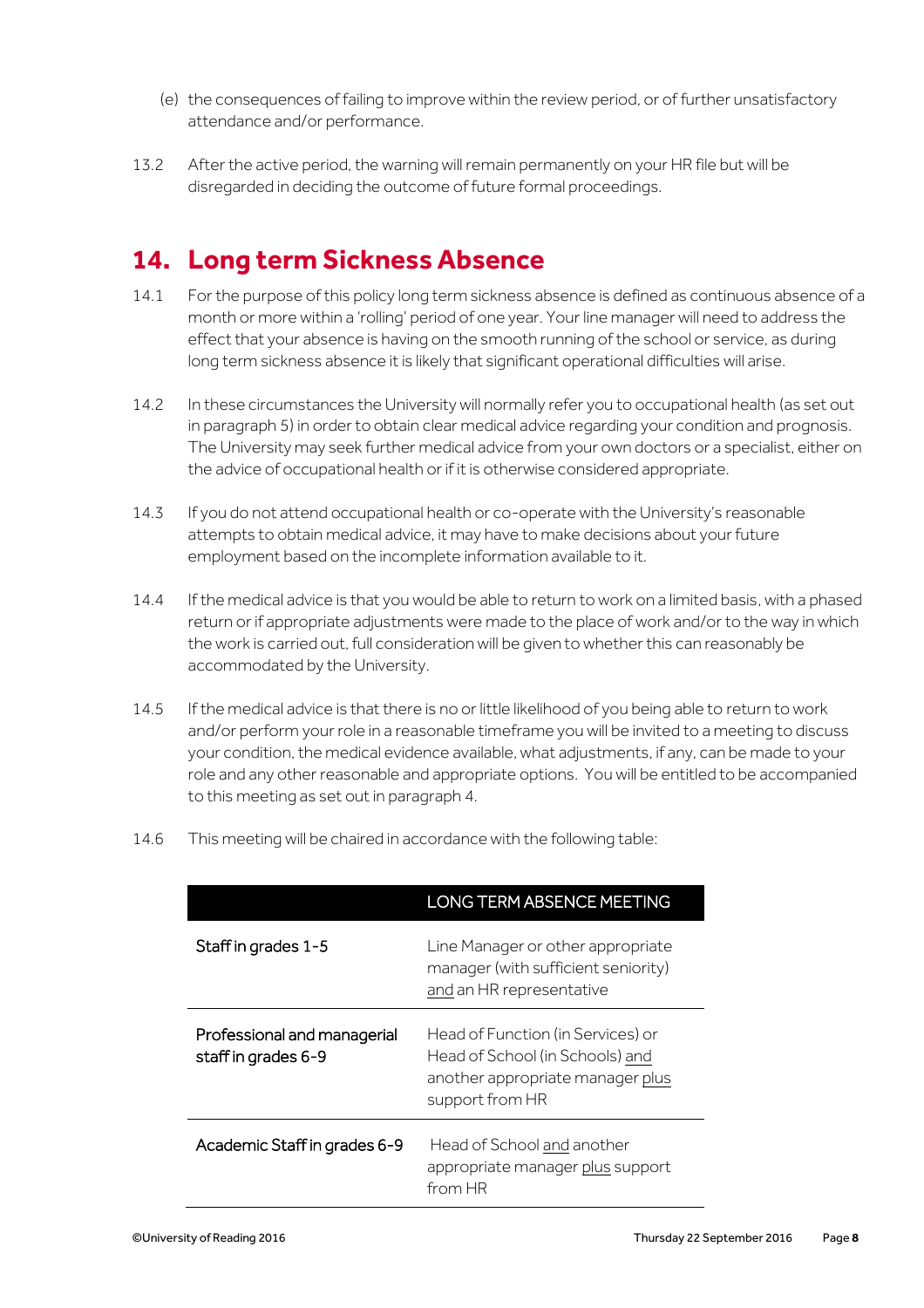14.7 If, following reasonable investigation and discussion with you, the University concludes that it cannot reasonably continue to accommodate your absence and there are no other reasonable or appropriate options, the University may decide to terminate your employment.

#### **15. Appeals against action for Capability (including dismissal for long-term absence)**

- 15.1 If you feel that action in respect of capability that has been taken against you is wrong or unjust you should appeal in writing, stating your full grounds of appeal, to the Director of Human Resources within 10 working days of the date on which you were informed of the reasons for the decision.
- 15.2 If you are appealing against dismissal, the date on which dismissal takes effect will not be delayed pending the outcome of the appeal. However, if your appeal is successful you will be reinstated with no loss of continuity or pay and, subject to any lesser sanction imposed, the overturned decision will not prejudice your current employment or future career prospects.
- 15.3 You will be given written notice of the date, time and place of the appeal hearing. This will normally be at least 10 working days after you receive the written notice.
- 15.4 The appeal hearing will be a review of the fairness of the original decision in the light of the procedure that was followed and any new information that may have come to light.
- 15.5 The appeal hearing will be chaired by an appropriate manager who is more senior than the manager who chaired the capability hearing, in accordance with the following table, who has not been previously involved in the case:

|                                                       | APPEAL AGAINST<br><b>WRITTEN WARNING OR</b><br>OTHER SANCTION SHORT<br>OF DISMISSAL | APPEAL AGAINST DISMISSAL                                                                                                                           |
|-------------------------------------------------------|-------------------------------------------------------------------------------------|----------------------------------------------------------------------------------------------------------------------------------------------------|
| Staff in grades 1-5                                   | Manager of Line Manager<br>plus support from HR                                     | Manager of the person who took<br>decision to dismiss and an HR<br>representative                                                                  |
| Professional and<br>managerial staff in<br>grades 6-9 | Manager of Line Manager<br>plus support from HR                                     | Head of Service or Pro-Vice-<br>Chancellor and another<br>appropriate manager plus<br>support from HR                                              |
| Academic Staff in grades<br>$6 - 9$                   | A Pro-Vice-Chancellor plus<br>support from HR                                       | A lay member of the University's<br>Council and the Vice-Chancellor.<br>Deputy Vice-Chancellor or a<br>Pro-Vice-Chancellor plus<br>support from HR |